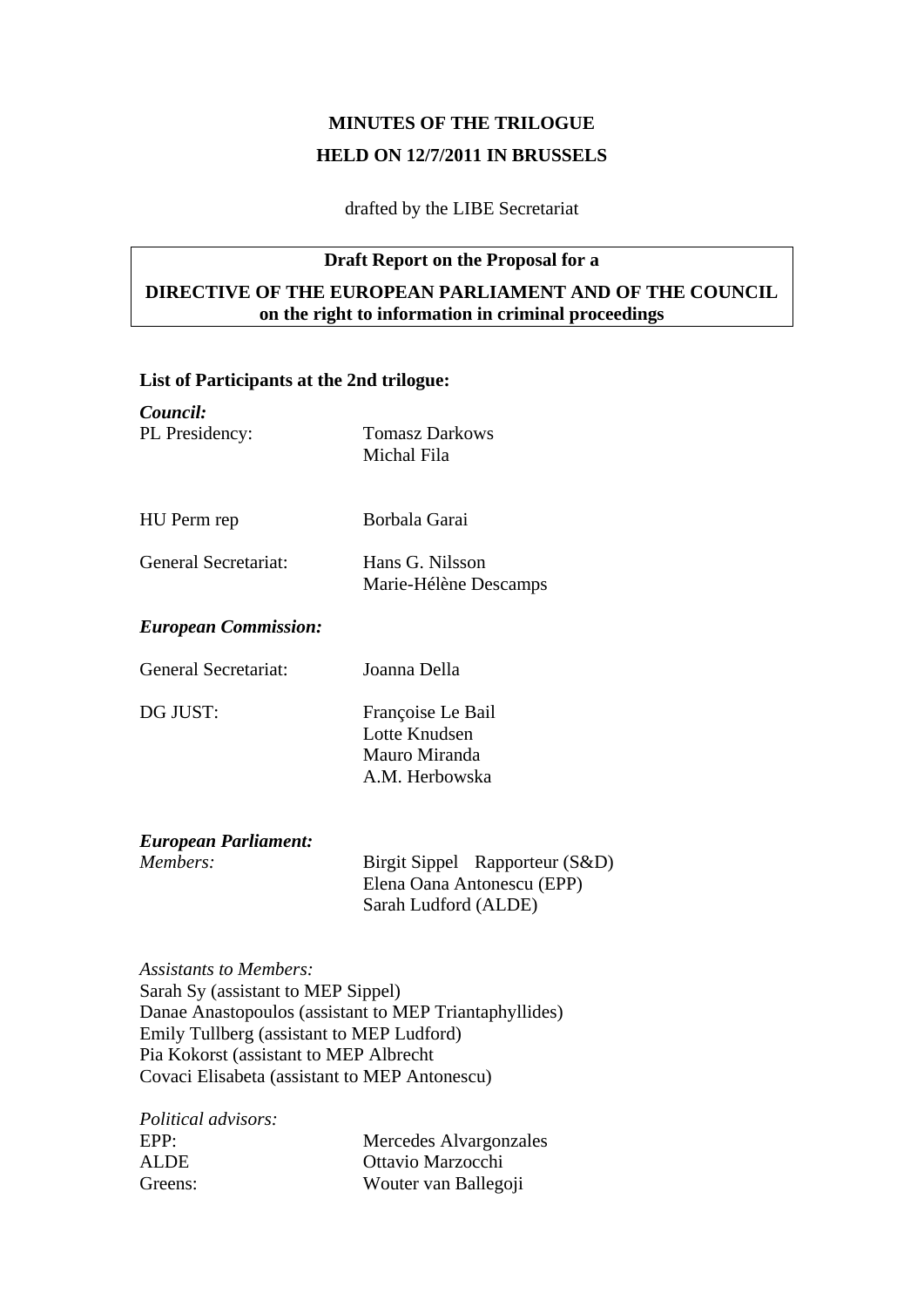| Administrative staff:<br><b>LIBE</b> Secretariat: | Claudia Gualtieri       |
|---------------------------------------------------|-------------------------|
| Direction actes législatives: Tuomas Helinko      |                         |
| EP legal service                                  | Anna Pospilova Padowska |

## **Introduction**

The sixth trilogue was chaired by the rapporteur Birgit Sippel. It started at 11.10 am and ended at 1.40 pm.

The discussion was based on the documents sent by e.mail by the Council Sec Gen on 7/7/2011 in view of this trilogue.

The meeting proceeded on the basis of *'nothing agreed until everything agreed*' and all points on which a provisional consensus was reached are subject to the agreement of the respective institutions.

The following outstanding issues were discussed:

#### **Article 1:**

The latest CNS text leaves open the question of charge/accusation. EP insists on accusation, which had already been provisionally agreed with the HU Presidency, whilst CNS insists on charge. EP thinks that accusation is wider whilst CNS thinks that charge is wider.

EP calls for consistency throughout the whole text.

CNS suggests using charge and adding a Recital defining the notion of charge. Ep shows flexibility on this option.

#### **Article 3 - The right to information about rights**

The text proposed by CNS is as follows: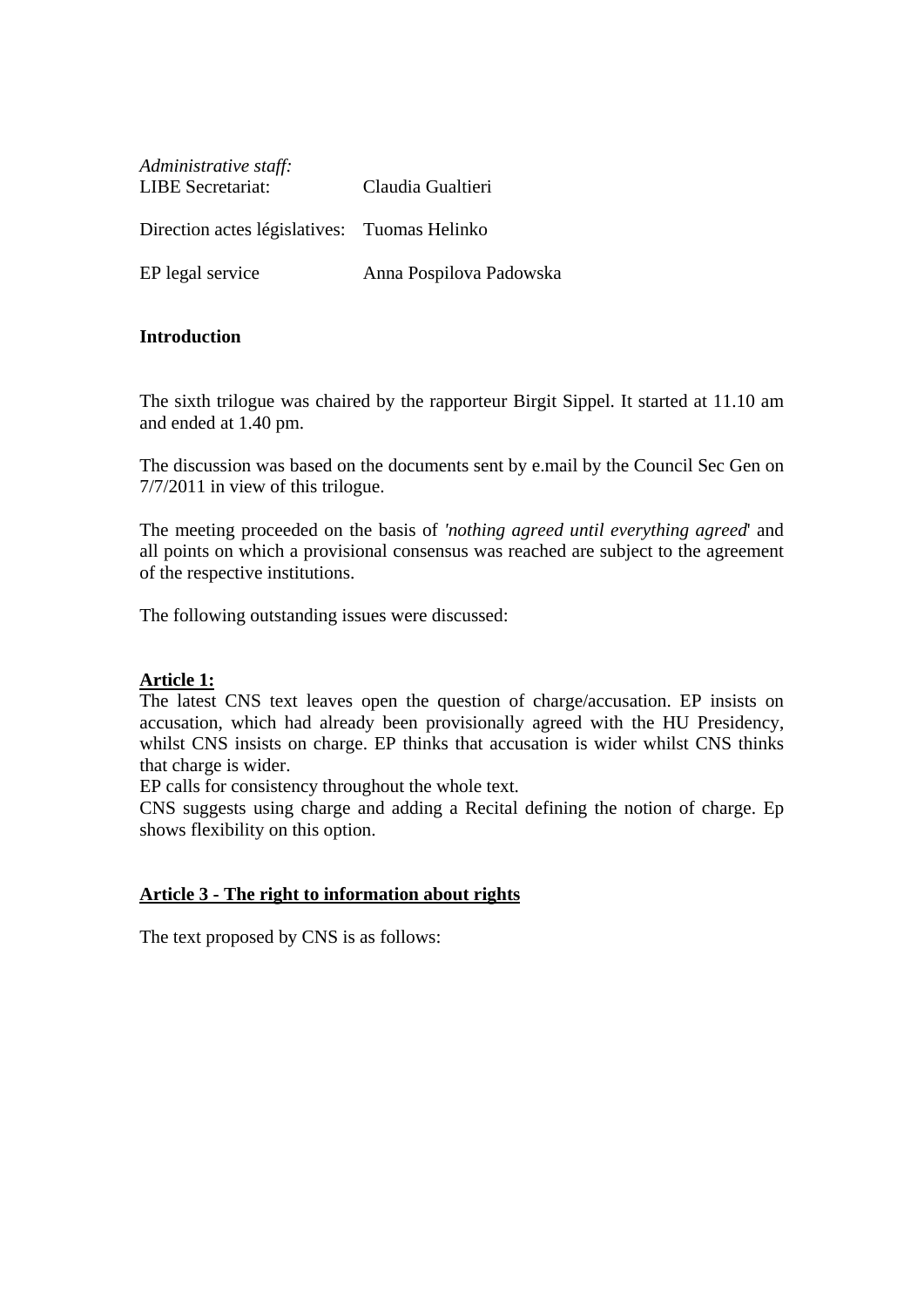|                     | Article 3<br>The right to information about rights                                                                                                                                                                                                                                                                                                                                                                                                                                                                                                                                                                                                        |
|---------------------|-----------------------------------------------------------------------------------------------------------------------------------------------------------------------------------------------------------------------------------------------------------------------------------------------------------------------------------------------------------------------------------------------------------------------------------------------------------------------------------------------------------------------------------------------------------------------------------------------------------------------------------------------------------|
|                     |                                                                                                                                                                                                                                                                                                                                                                                                                                                                                                                                                                                                                                                           |
| 1.                  | Member States shall ensure that any person who is suspected or accused of<br>having committed a criminal offence is provided promptly, and in any event<br>before being officially interviewed by law enforcement authorities, with<br>information concerning at least the following procedural rights as they apply<br>under their national law, $\left(\ldots\right)$ in order to allow for their effective exercise <sup>1</sup> :                                                                                                                                                                                                                     |
|                     | the right of access to a lawyer;                                                                                                                                                                                                                                                                                                                                                                                                                                                                                                                                                                                                                          |
|                     | any entitlement to legal advice free of charge and the conditions for<br>obtaining it;                                                                                                                                                                                                                                                                                                                                                                                                                                                                                                                                                                    |
|                     | the right to be informed of the accusation, in accordance with<br><b>Article 6 of this Directive;</b>                                                                                                                                                                                                                                                                                                                                                                                                                                                                                                                                                     |
|                     | the right to interpretation and translation;                                                                                                                                                                                                                                                                                                                                                                                                                                                                                                                                                                                                              |
|                     | the right to remain silent.                                                                                                                                                                                                                                                                                                                                                                                                                                                                                                                                                                                                                               |
|                     |                                                                                                                                                                                                                                                                                                                                                                                                                                                                                                                                                                                                                                                           |
| 1a.                 | $\left( \ldots \right)$                                                                                                                                                                                                                                                                                                                                                                                                                                                                                                                                                                                                                                   |
| 2.                  | The information shall be provided either orally or in writing and in simple and<br>accessible language, taking into account any particular need of vulnerable<br>suspected or accused persons.                                                                                                                                                                                                                                                                                                                                                                                                                                                            |
| $\mathbf{1}$<br>18: | This proposal has to be read in conjunction with the following amendment to recital                                                                                                                                                                                                                                                                                                                                                                                                                                                                                                                                                                       |
|                     | The suspected or accused person should be informed in due time by<br>(18)<br>the competent authorities of those rights, provided for under national law, which are<br>essential to safeguard the fairness of the proceedings, be it orally or in writing, as<br>provided for by this Directive. <i>In order to allow a practical and effective exercise of</i><br>the rights of the suspected or accused person, the information should be provided as<br>soon as possible in the course of the proceedings, at the latest before the first<br>official interview of the suspected or the accused person by the police or another<br>competent authority. |
|                     |                                                                                                                                                                                                                                                                                                                                                                                                                                                                                                                                                                                                                                                           |

# *Issues discussed:*

1

EP notices that some substantial steps forward have been made notably with regard to the reference to the moment when the rights become applicable.

On the time: EP welcomes the "promptly" but expresses concern on the *officially* interviewed and asks to get back to its initial proposal: *and in any event upon questioning by law enforcement* authorities maybe specifing that this provision refers to qustioning at a police station.

CNS insists on officially interviewed offering a Recital to explain the meaning.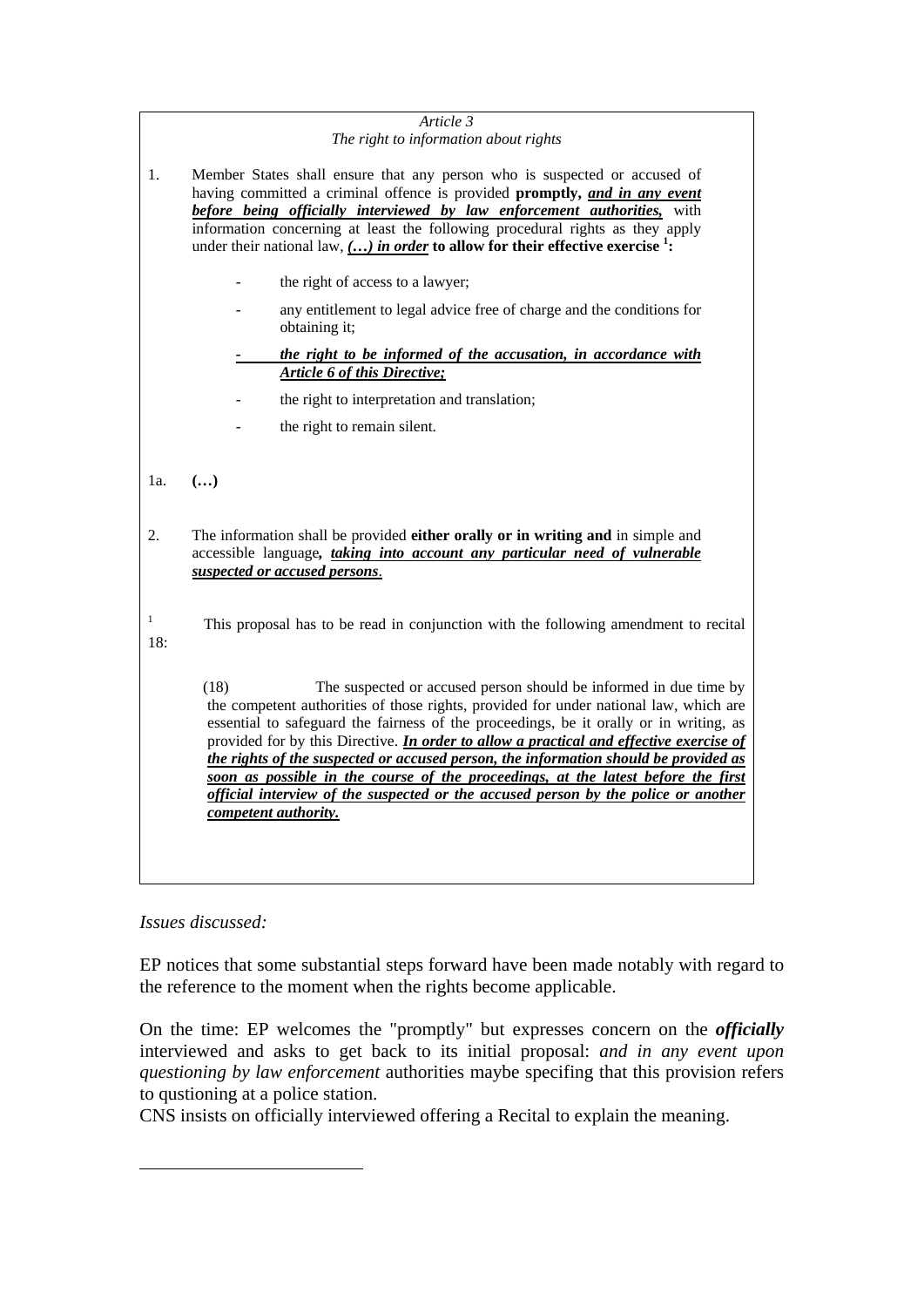At the end EP agreed to propose to Shadows to replace "questioning" with "officially interviewed" with the addition of an explanatory recital.

Subject to the approval of MSs, CNS accepts to replace "*as they apply under national law*" with "*as they are exercised under national law*" as requested by EP. The issue of the "*including*" has not been discussed.

EP stresses that as long as the Directive refers to suspects and accused persons it goes without saying that it should not be applied to witnesses.

# **Article 4 - The right to written information in the event of deprivation of liberty**

CNS proposes the following text:

|     | Article 4                                                                                                                                                                                                                                                                                                                                                                                                                                                                                            |
|-----|------------------------------------------------------------------------------------------------------------------------------------------------------------------------------------------------------------------------------------------------------------------------------------------------------------------------------------------------------------------------------------------------------------------------------------------------------------------------------------------------------|
|     | The right to written information about rights on arrest                                                                                                                                                                                                                                                                                                                                                                                                                                              |
| 1.  | Member States shall ensure that a person who is [arrested/deprived of liberty] is provided<br>promptly with a written Letter of Rights (). He shall be given an opportunity to read the Letter<br>of Rights and be allowed () to keep it in his possession throughout the time he is deprived of<br>his liberty <i>[unless this could directly lead to a risk of harm to the detained person or another</i><br>person].                                                                              |
| 2a. | In addition to the information to be given under Article 3, the Letter of rights referred to in<br>paragraph 1 shall contain information about the following rights as they apply under national<br>law:                                                                                                                                                                                                                                                                                             |
|     | the right to access to the materials of the case $\langle \ldots \rangle$ ;<br>the right to have consular authorities informed $\overline{(\ldots)}$<br>the right of access to urgent medical assistance;                                                                                                                                                                                                                                                                                            |
|     | for how many hours/days he may be deprived of liberty before being brought<br>before a judicial authority.                                                                                                                                                                                                                                                                                                                                                                                           |
|     | The Letter of rights shall also contain basic information about any possibility to obtain a                                                                                                                                                                                                                                                                                                                                                                                                          |
|     | review of the detention or to ask for provisional release.                                                                                                                                                                                                                                                                                                                                                                                                                                           |
| 2.  | The Letter of Rights shall be drafted in simple and accessible language. Annex I to this Directive<br>contains an indicative model of such a Letter.                                                                                                                                                                                                                                                                                                                                                 |
| 3.  | Member States shall ensure that the suspected or accused person receives the Letter of Rights<br>written in a language he understands. Where a Letter of Rights is not available in the appropriate<br>language, the suspected or accused person shall be informed of his rights orally in a language he<br>understands. A Letter of Rights in a language he understands shall then be given to him without<br>undue delay. EP Paragraph 4 has been deleted but maybe we can accept this Paragraph 3 |
|     |                                                                                                                                                                                                                                                                                                                                                                                                                                                                                                      |

## *Issues discussed:*

- Long discussion on arrest/deprivation of liberty. At the end EP, stressing the need for consistency throughout the whole text, suggested 2 options:

1) deprived of liberty replaced by "*arrested or detained*"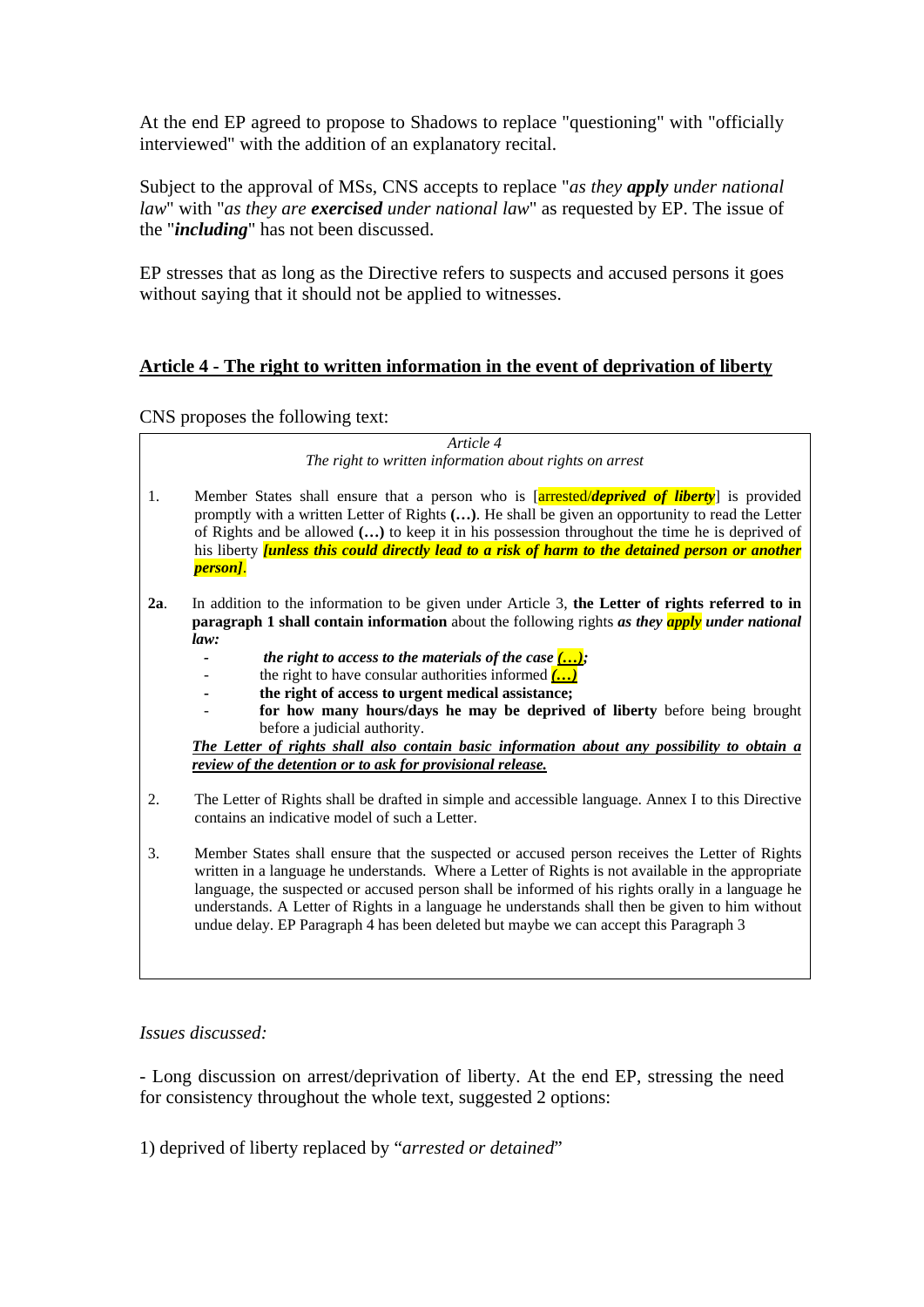2) deprived of liberty replaced by "*arrest"* + an explanatory recital

- on keeping the letter of rights in the possession of the suspected/accused person CNS flexible but issue remains open.

Subject to the approval of MSs, CNS accepts to replace "*as they apply under national law*" with "*as they are exercised under national law*" as requested by EP. The issue of "*including*" has not been discussed, but remains of vital importance for the EP.

- List of rights: on the right to have consular authorities informed, EP expresses concern on the lack of a reference to a third party, which is the wording used by the Commission in its recent proposal for a Directive on the right to a lawyer in criminal proceedings and on the right to communicate upon arrest. EP suggests using the wording: *"the right to have consular authorities and another person of his/her choice informed"*. CNS shows flexibility and says it will propose to MSs the wording *and another person.*

- EP expresses concern that the CNS Paragraph on the review of the detention does not include information on HOW to challenge the lawfulness of the arrest. CNS says that MSs have problems in accepting "*how to*" and "*lawfulness*". EP suggests deleting lawfulness and keeping only "how to challenge the arrest" but CNS does not accept. Finally EP and CNS agree on working in view of finding a solution along the following line: "*basic information on obtaining the review of the detention, provisional release and challenging the arrest*".

## **Article 5: The right to written information about rights in European Arrest Warrant proceedings**

CNS proposes the following text:

*The right to written information about rights in European Arrest Warrant proceedings* 

Member States shall ensure that any person who is arrested for the purpose of the execution of a European Arrest Warrant receives promptly an appropriate Letter of Rights containing information on national law concerning *at least the rights of that person as laid down in Articles 11, 12, 13 (2), 14 and 19 of the* Framework Decision 2002/584/JHA. Annex II to this Directive contains an indicative model of such Letter. **The Letter of Rights shall be drafted in simple and accessible language.** 

- EP strongly against limitation of the scope as proposed by CNS.

CNS in favour of a positive limited list shows very little flexibility and says it would propose MSs to accept to insert Article 23.5

At the end EP says it is satisfied by the fact that before the list it is said "*at least*".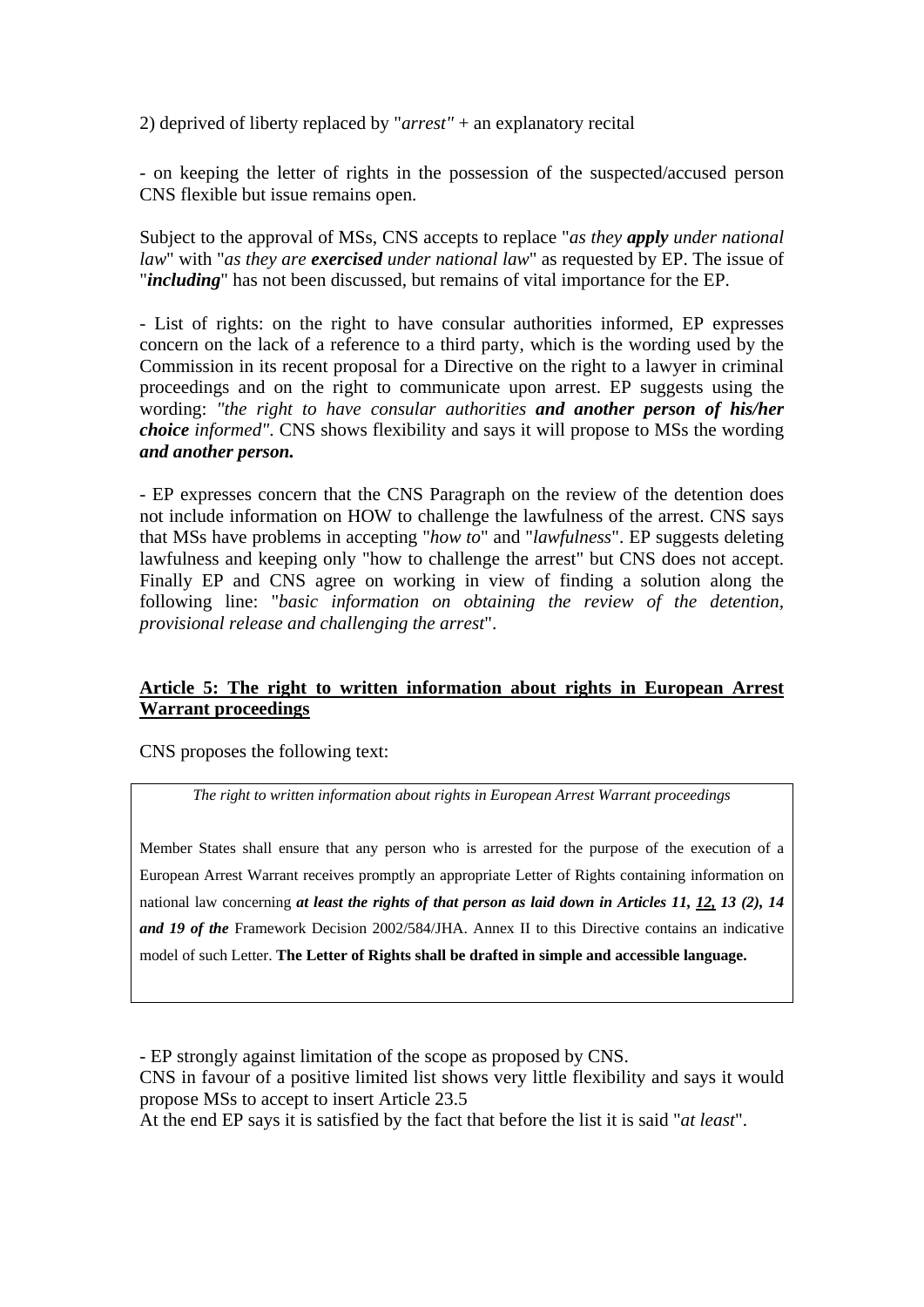CNS proposes the following text:

|            | Article 6                                                                                                                                                                                                                                                                                                                                                                                          |
|------------|----------------------------------------------------------------------------------------------------------------------------------------------------------------------------------------------------------------------------------------------------------------------------------------------------------------------------------------------------------------------------------------------------|
|            | The right to information about the accusation                                                                                                                                                                                                                                                                                                                                                      |
| 1. (ex 2.) | Member States shall ensure that a person who is <b>subject to a criminal charge</b> is<br>provided promptly, and in any event before being officially interviewed by law enforcement<br><i>authorities</i> , with information about the [accusation/charge] in such detail as is necessary to<br>safeguard the fairness of the criminal proceedings and effectively exercise his right of defence. |
| 2. (ex 1.) | Member States shall ensure that a person who is [arrested/deprived of liberty] is<br>informed of the reasons for his [arrest/deprivation of liberty], including the criminal act he is<br>suspected of having committed.                                                                                                                                                                           |
| 1a.        | (deleted).                                                                                                                                                                                                                                                                                                                                                                                         |
| 3.         | At the latest upon submission of the merits of the accusation to a court, the information on<br>the accusation shall $()$ include as a minimum:<br>a description of the acts the accused is alleged to have committed, including time and<br>(a)<br>place and                                                                                                                                      |
|            | the nature and legal classification of the offence, as well as the nature of<br>(b)<br>participation by the accused person.                                                                                                                                                                                                                                                                        |
| 4.         | After submission of the merits of the accusation to a court, the accused person shall be<br>informed of any changes to the information referred to in paragraph 3, where this is<br>necessary to safeguard the fairness of the proceedings.                                                                                                                                                        |
|            |                                                                                                                                                                                                                                                                                                                                                                                                    |

## *Issues discussed*:

CNS says it agrees with EP that the 3 steps should be in the following order: 1) general, 2) arrest, 3) upon submission of the merits to the Court.

Step 1: CNS would like to identify the person as "person subject to criminal charge". EP does not agree as this might be rather late in certain legal systems and as this wording is non technical and not compliant with the rest of the Directive which uses the wording "suspected/accused person". At the end CNS and EP agree to work on a wording based on Article 2 along the following line: *"Member States shall ensure that*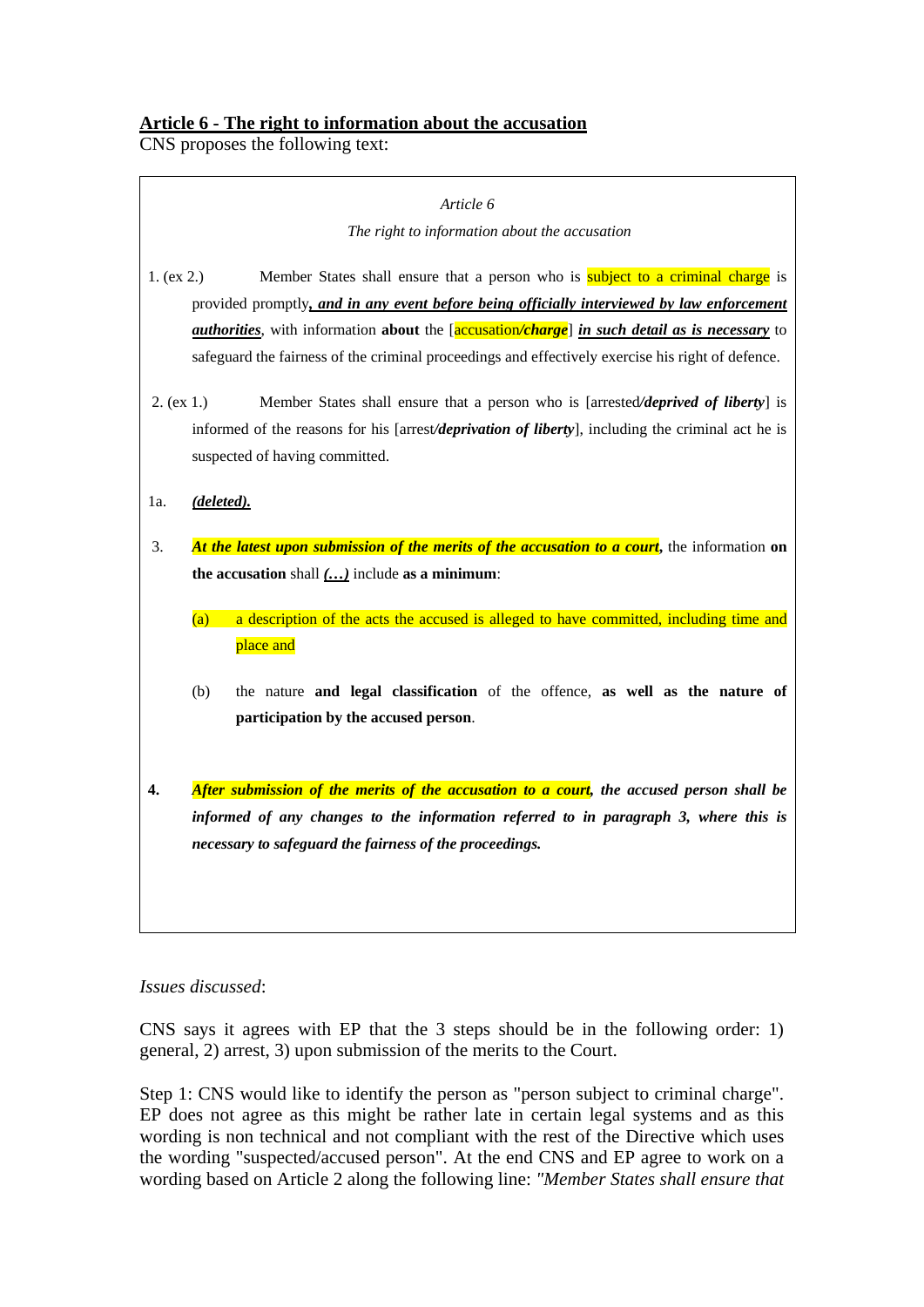*when a person is made aware by the competent authorities that he/she is made aware that he is suspected or accused of having committed a criminal offence, he/she is promptly provided with...".* 

Step 2: arrest/deprivation of liberty: EP shows a lot of flexibility in accepting arrest instead of person deprived of liberty, subject to the addition of an explanatory recital.

Step 3: despite the agreement found at the previous trilogue according to which only the information on the formal legal classification of the offence should be provided at the latest upon submission of the case to the Court, whilst information on the nature and cause of the accusation should be given promptly, CNS text postpones the information on the description of the acts the accused is alleged to have committed including time and place to the submission of the merits of the case to the court. No solution found.

Changes in the information (Article 6.4): EP concerned that changes in the informing in CNS text are provided only "after submission of the merits of the accusation to the court", which, in the EP's view, it too late. At the end CNS shows some flexibility on giving information earlier but only when it is a *substantial change* and *as long as that does not harm the ongoing investigations*. EP rather open on that.

#### **Article 7 - The right to access the material of the case**

Text proposed by CNS:

*Article 7 The right to access to the materials of the case* 

- 1. Where a person is arrested and detained at any stage of the criminal proceedings, Member States shall ensure that all *information* related to the specific case in the possession of the competent authorities and which is essential to effectively challenge according to national law the lawfulness of the arrest or detention, is made available to the arrested person or his lawyer.
- 2. Member States shall ensure that access is granted at least to all material evidence in the possession of the competent authorities for or against the suspected or accused person to that person or his lawyer to safeguard the fairness of the proceedings and to prepare the defence.
- 3. Without prejudice to paragraph 1, access to the materials referred to in paragraph 2 shall be granted in due time to allow the effective exercise of the right of defence and at the latest upon submission of the merits of the accusation to the judgement of a court. Where further material evidence comes into the possession of the competent authorities, access shall be granted to it in due time to allow for it to be considered.
- 4. As an exception to paragraphs 2 and 3, provided that this does not prejudice the right to a fair trial, access to certain materials may be refused if it may lead to serious risk *to the life or* fundamental rights of another person or if it is strictly necessary to safeguard an important public interest, such as in the cases where it risks *to prejudice* an ongoing investigation, or where it may seriously harm the national security of the Member State in which the proceedings take place. *Member States shall ensure that, in accordance with procedures in national law, the decision not to disclose certain materials in accordance with this paragraph is taken by a judicial authority or that the suspected or accused person has the right to challenge before a judicial authority a decision not to give access to certain materials.*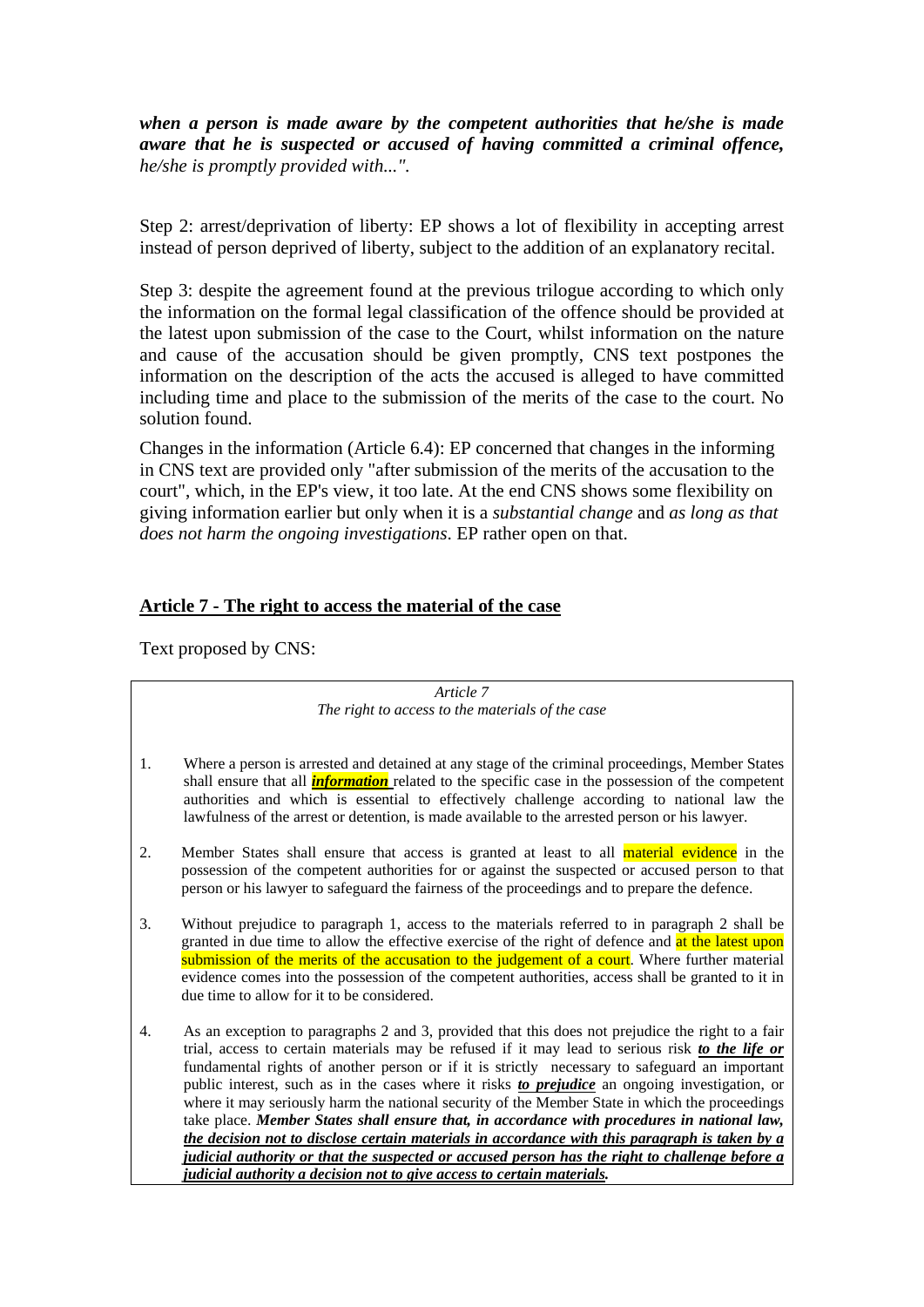#### 5. The information or access referred to in this Article shall be provided free of charge.

## *Issues discussed:*

Discussion mainly focused on the definition: *information (CNS text)/all material of the case(EP text)*: at the end CNS accepted to propose to MSs "material of the case" deleting the *"all" material of the case*.

Limitations to access to documents:

- CNS prefers "*to prejudice an ongoing investigation*" to " *to prejudice other ongoing investigations*". EP says it will consider accepting.

- on the redress: CNS refuses any change to its wording as in certain legal systems (UK, IE, FI, MT were mentioned). EP says it will consider using a general reference to "*judicial oversight*" which should replace the alternative between a previous reasoned decision by a judicial authority or the right to challenge the refusal.

## **Article 8: verification and remedies**

Text proposed by CNS:

*Article 8* 

#### *Verification and remedies*

- 1. Member States shall ensure that when information is provided to the suspected or accused person in accordance with Article 4(1), 5 and 6(1a) of this Directive, this will be noted, using the recording procedure in accordance with the law of the Member State concerned.
- 2. Member States shall ensure that a suspected or accused person or his lawyer has the right to challenge, in accordance with procedures in national law, the possible failure or refusal of the competent authorities to provide the information in accordance with this Directive.

EP asks the whole Directive to be in the scope of this provision. CNS says it will propose to MSs this solution.

#### **Article 9: training**

EP accepts CNS wording